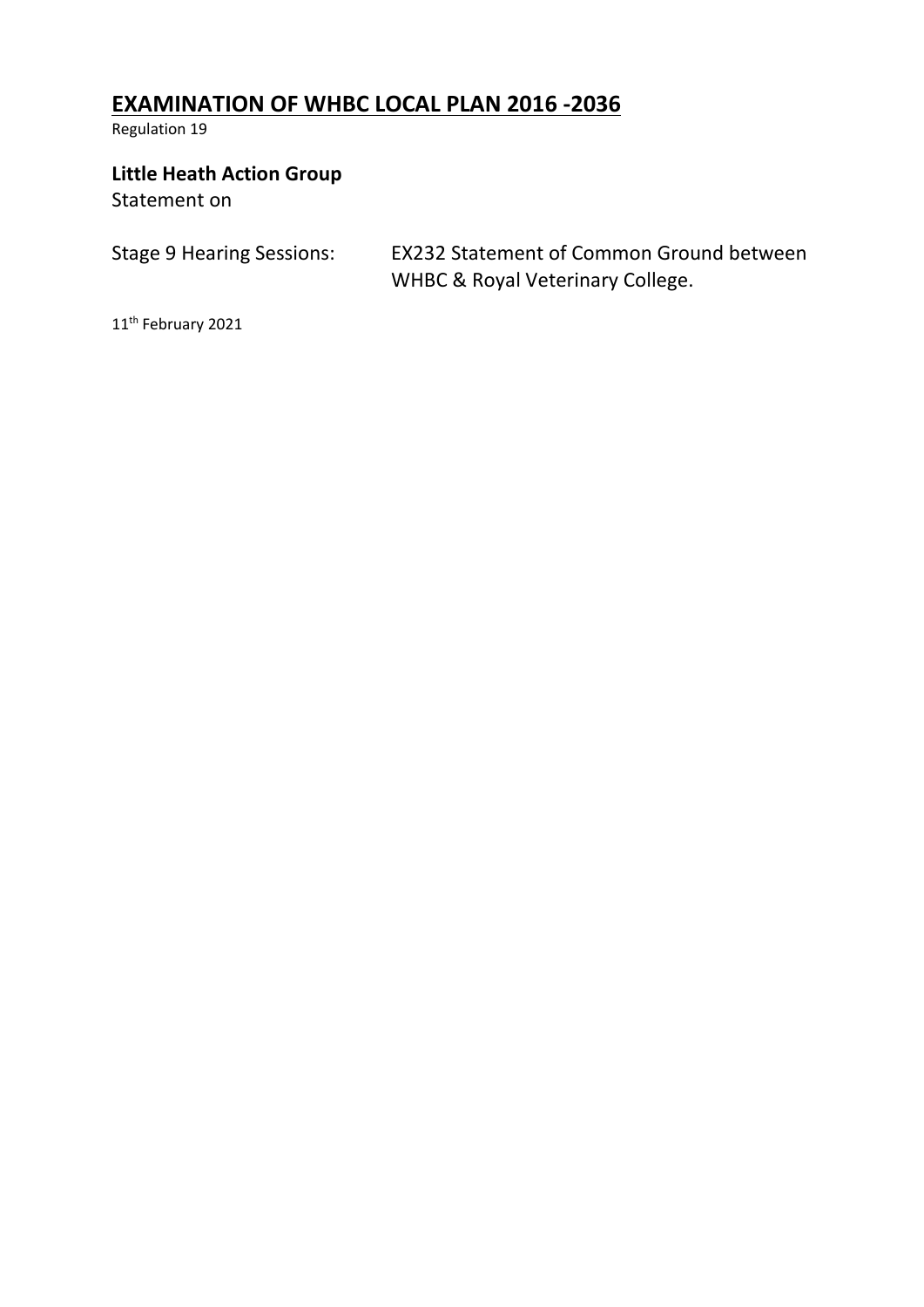#### **Introduction**

During the Stage 8 Hearing Sessions Little Heath Action Group highlighted the irregular GB boundary the proposed HS24 (BrP7) would create across the WHBC and Hertsmere boundaries. We also shared the information that Hertsmere were also in the process of preparing a Local Plan Review. We asked why these two bodies had not yet worked together on their Green Belt Policies to create a uniform, defensible boundary.

WHBC have referred to document EX212 Stage 8 Hearing – Interim Report October 2020. In response, we too would like to highlight certain elements of this report. It concluded – *118. Before it is allocated, the extent of housing at this site should be considered in the context of any development proposals on adjacent land in Potters Bar. I have asked the Council to consider, in consultation with Hertsmere Council, the location of an appropriate new GB boundary that would seamlessly cross the Borough boundary and satisfy the requirements of both authorities. 119. If an appropriate permanent boundary, along which a landscaping proposal that would screen the site from the wider GB can be established, then this could be a sound proposal.* 

EX222B Actions following Stage 8 Hearing sessions – As well as discussing a GB buffer/landscape this action clearly highlights the requirement for a joint solution to the proposed Green Belt Boundary with Hertsmere Borough Council. (HBC)

## **EX232 Statement of Common Ground between Welwyn Hatfield Borough Council and Royal Veterinary College.**

It is immediately apparent in the title of the document is that no Common Ground has been achieved with HBC. This document confirms "*it has not been possible to get agreement on a Green Belt Boundary in this location".*

The document claims "*Hertsmere will be reviewing their Green Belt as part of their new local plan and there is no certainty that defining a boundary for this site which lines up with its current position will be appropriate in the longer term."*

This statement is not a true position of Hertsmere's Local Plan; later in the document, the Hertsmere Position text confirms...

*Officers at Hertsmere are at quite an advanced stage in their site selection process of their new local plan…. However, none of the work HBC officers have carried out to date has a significant bearing on where they consider the precise green belt boundary should go in this particular location, and none of the promoted sites directly adjoin BrP7 (although the former Potters Bar Golf Course promotion is close).*

Indeed, Hertsmere are at an advanced stage of their plan as indicated by the graphic from their web site to the right. Hertsmere have selected their sites, the closest of which, PB Golf Club, is over 1km from HS24. This probably explains why their Local Plan has no bearing on the current GB boundary.

[https://www.hertsmere.gov.uk/Planning--Building-Control/Planning-Policy/Local-](https://www.hertsmere.gov.uk/Planning--Building-Control/Planning-Policy/Local-Plan/New-Local-Plan/New-Local-Plan-Planning-for-Growth.aspx)[Plan/New-Local-Plan/New-Local-Plan-Planning-for-Growth.aspx](https://www.hertsmere.gov.uk/Planning--Building-Control/Planning-Policy/Local-Plan/New-Local-Plan/New-Local-Plan-Planning-for-Growth.aspx)

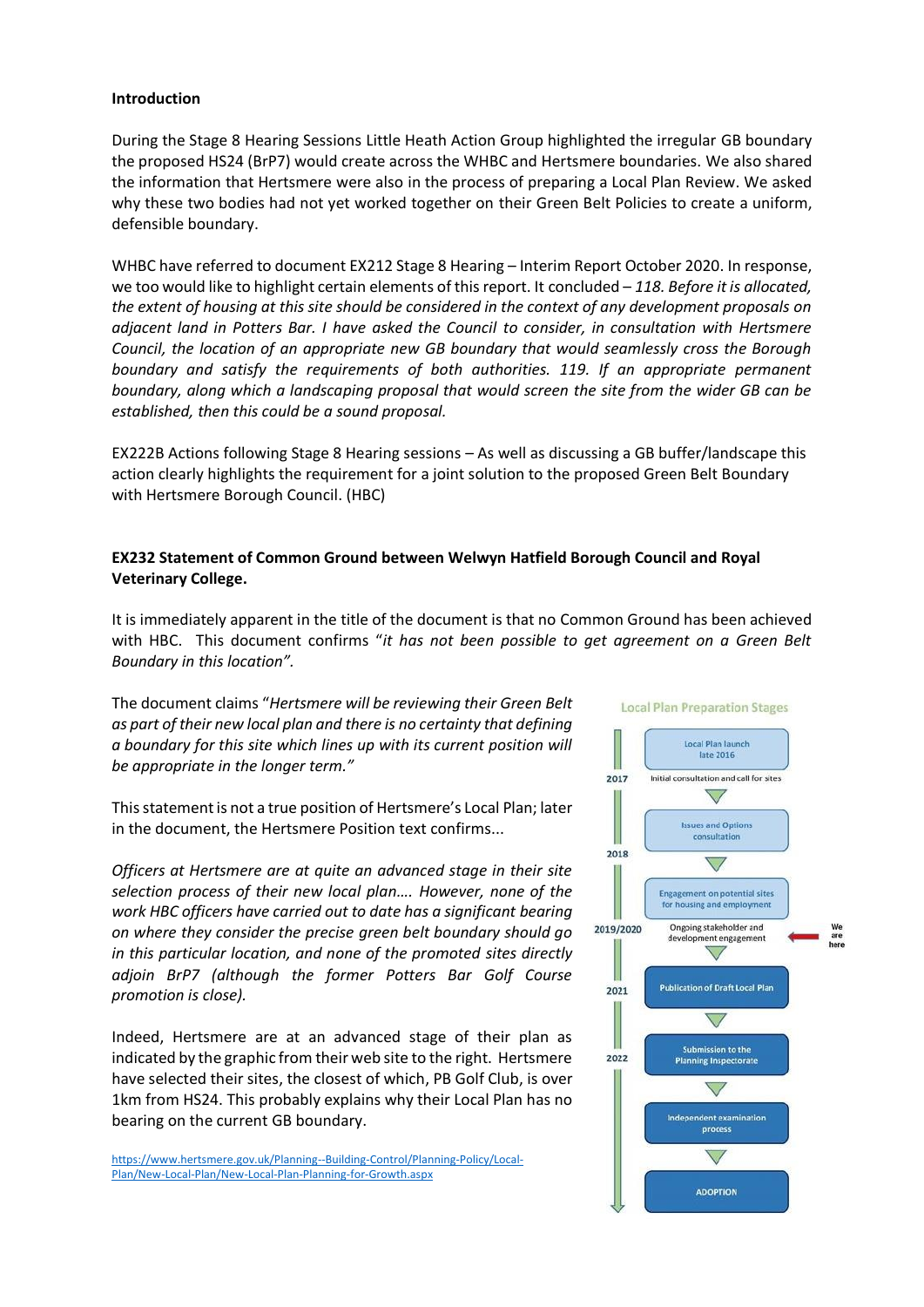In addition, HBC ran a call for additional sites during 2019 with a consultation on these in 2020; whist some may still be included, non are closer than potential Golf Course.

## **There are no sites in the current HBC Local Plan that are close to the WHBC border. Hertsmere are not looking at changing the current GB Boundary for this plan period.**

#### **HBC 2003 & 2016 Local Plans – Previous GB Boundary Assessment**

LHAG would also like to point out that the GB Boundary next to WHBC has formed part of the last two HBC Local Plans in 2003 and 2016. It was assessed in some detail during the last Hertsmere Local Plan Examination in 2016. During the examination, to aid him in understanding the issues, the Inspector asked HBC to prepare a full response to raised questions. He also visited the site.

HBC responded that there were a number of reasons to not alter the GB Boundary (along the WHBC border) including but not limited to:

- *This land should be kept permanently open in order that it continues to contribute towards the five purposes of the Green Belt set out in Paragraph 80 of the NPPF*
- *Paragraph 83 of the NPPF states that exceptional circumstances are required to alter the Green Belt boundary, and the Council does not consider that there are any such circumstances in this case.*
- *The removal of the site from the Green Belt would not accord with Paragraph 84 because its removal could open the way for development to be put forward on the site, which would not help to deliver sustainable development within the urban area.*
- *It is not considered that moving the Green belt boundary further to the west would result in a substantially more defensible boundary than that which already exists and has been established through the Local Plan for many years.*

Above text in italics taken from HBC Local Plan Examination - Hertsmere Borough Council's response to the Inspector's List of Matters, Issues and Questions February 2016. [http://www.hwa.uk.com/site/wp-content/uploads/2015/11/HBC\\_Hearing\\_Statements\\_February\\_2016.pdf](http://www.hwa.uk.com/site/wp-content/uploads/2015/11/HBC_Hearing_Statements_February_2016.pdf)

Ultimately, the inspector held up the view of HBC and no changes to the GB Boundary were made.

Given the above, that the HBC Plan is at an advanced stage, no sites close to WHBC are likely, HBC and a Planning Inspector have looked at this GB Boundary recently (2016) within the process on a Local Plan Examination we feel it is unlikely HBC will change their view soon.

Additionally, the new HBC Local Plan is due to run until 2036/2037 which would match timing with WHBC. This would provide a both authorities a coordinated opportunity for a joint Green Belt review after their current plans come to an end.

Given the Inspectors view that an appropriate boundary is one that joins seamlessly *"the location of an appropriate new GB boundary that would seamlessly cross the Borough boundary and satisfy the requirements of both authorities"* **LHAG feels that defining a boundary that lines up with the current GB boundary WOULD be appropriate in the longer term, certainly until the end of the plans in 2036.**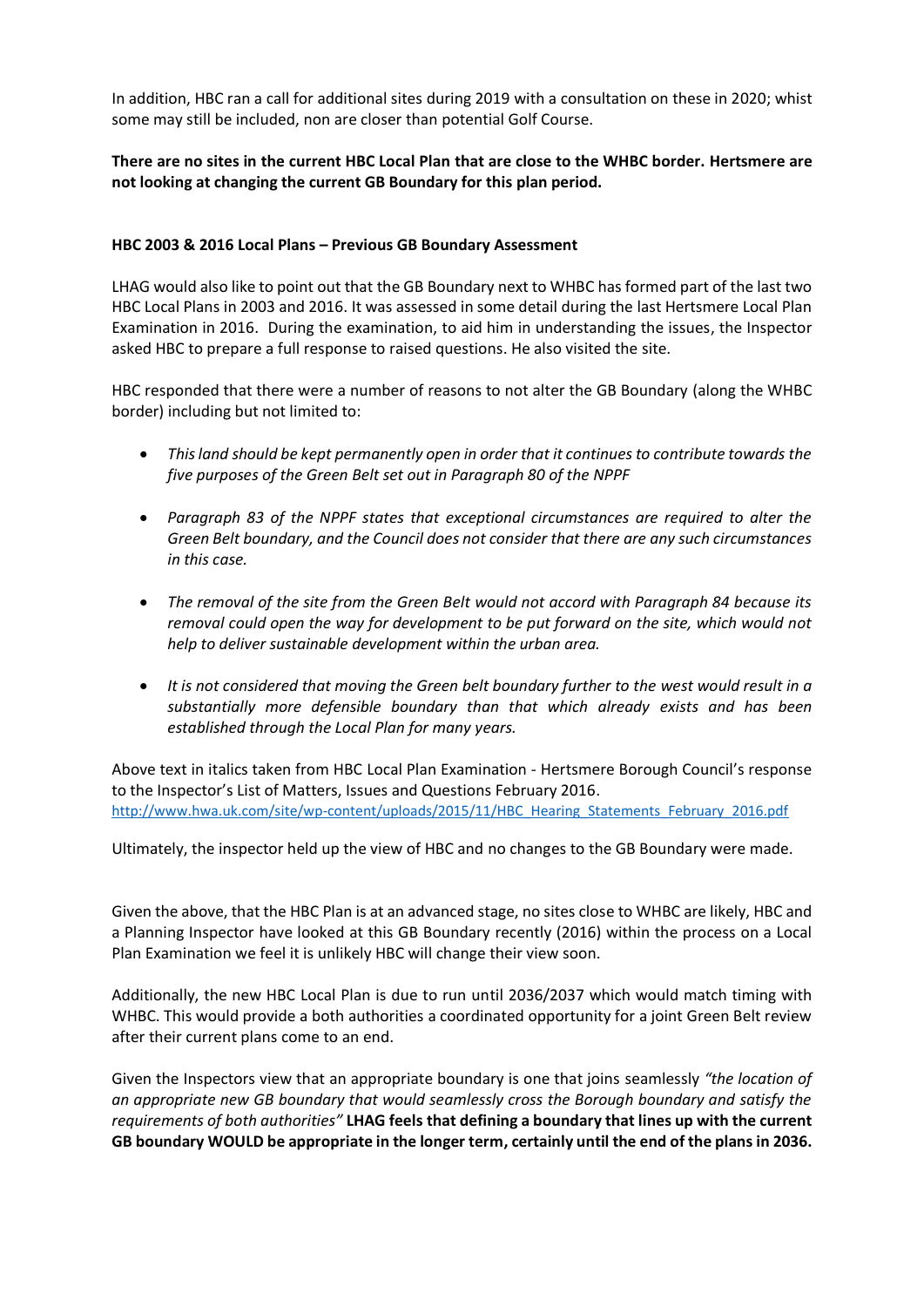#### **The Hertsmere Position continues as follows:**

*Officers' other observation is that the south western corner of the site would appear something of an "outlier" area in terms of the green belt boundary in this location and could increase pressure for boundary changes and development in HBC area to the south.*

LHAG would agree without the support from HBC the proposed new boundary would be inconsistent and encroach into the countryside.

To the immediate south of the WHBC/HBC border there are multiple small plots of land, one small field, and a school sports field. Very few of these when taken alone would seem likely to pass the tests of exceptional circumstances due to their size or on sustainability issues and would constitute further encroachment and piecemeal development.

## **HS24 (BrP7) proposed boundary could be open to speculative, infill and ad hoc planning attempts and not be readily defensible to the south.**

#### **Landscaping and Screening**

In EX232 #117 the inspector makes reference to "*However, at the moment, development at Wain Close is prominent in the views across this countryside GB, when seen from the public footpath to the north of Hawkshead Road. Whilst new development would remove these dwellings from the views, unless the new boundaries are carefully defined and appropriate earthworks and landscaping can be implemented, a development in this location could have a similar profound and negative visual impact on the openness of the wider GB as that adjacent to the existing boundary"*

LHAG would like to highlight the fact that much of the development on the higher ground adjacent to Wain Close, Kerdistone Close and the top of Heath Drive would all be clearly visible from the footpaths north and south of Hawkshead Road.

This picture is taken from the footpath to the south of Hawkshead Road (next to Boulton's Farm) from which the Houses of Kerdistone Close and potential HS24 land in front of it is in open view. The proposed landscaping buffer would be on far lower ground within the dip and not shield potential new development from sight.



**We kindly request the inspector visits the site so the visual openness may be experienced firsthand.**